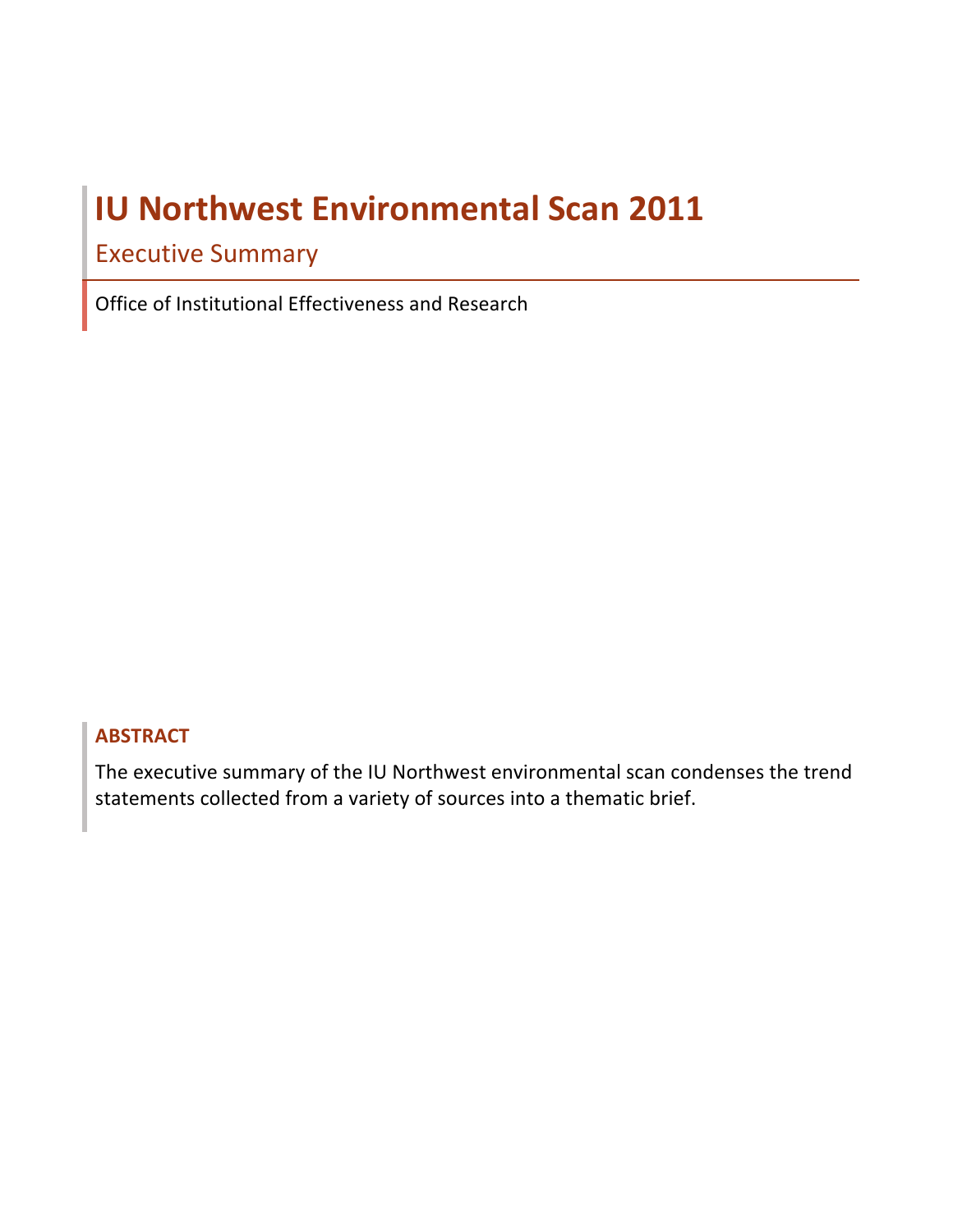## **External Environmental Trends Summary**

separate document. This summary condenses all of the material into a brief. Indiana University Northwest set out to gather information on the external environment this academic year, in order to assist the campus to plan strategically for the next three to five vears. The idea was to collect trend statements that had a solid rationale and evidence to support them, and then to document those statements in a final report. The reliance on staff, faculty, and administrators on campus to submit these trends within their respective areas of expertise is an integral part of the process, and the environmental scan was extended to include a survey of stakeholders in Northwest Indiana communities, which has also been summarized in this report. The final, comprehensive list of trends is found in a

The trends have been categorized into nine broad areas of change. The nine categories include the following:

| Competition         | Demographics                  | Economics                                 |
|---------------------|-------------------------------|-------------------------------------------|
| $\bullet$ Education | $\bullet$ Health and Wellness | $\bullet$ Labor Force                     |
| <b>Politics</b>     | • Science and Technology      | $\bullet$ Society, Lifestyles, and Values |

Broader thematic trends emerged within and among the categories, which were corroborated by various sources and are presented below.

## **Common themes within categories:**

## *Competition*

- Effective management of people, resources, and programs is required to remain competitive for employees, students, and faculty.
- and other constituencies will increase in importance, to compete for students • Close partnerships with high schools, community colleges, the private sector, and human talent.
- Affordability of higher education, and finding ways to improve students' financial literacy, increase in importance.

## *Demographics*

- Baby boomers continue to age, and, as they retire, they will take valuable experience with them that will need to be replaced.
- Racial and ethnic diversity continues to increase.
- The number of high school graduates will decrease in Indiana over the next several years, income disparities will continue to widen, and students lose confidence in the promise that a college education will benefit them.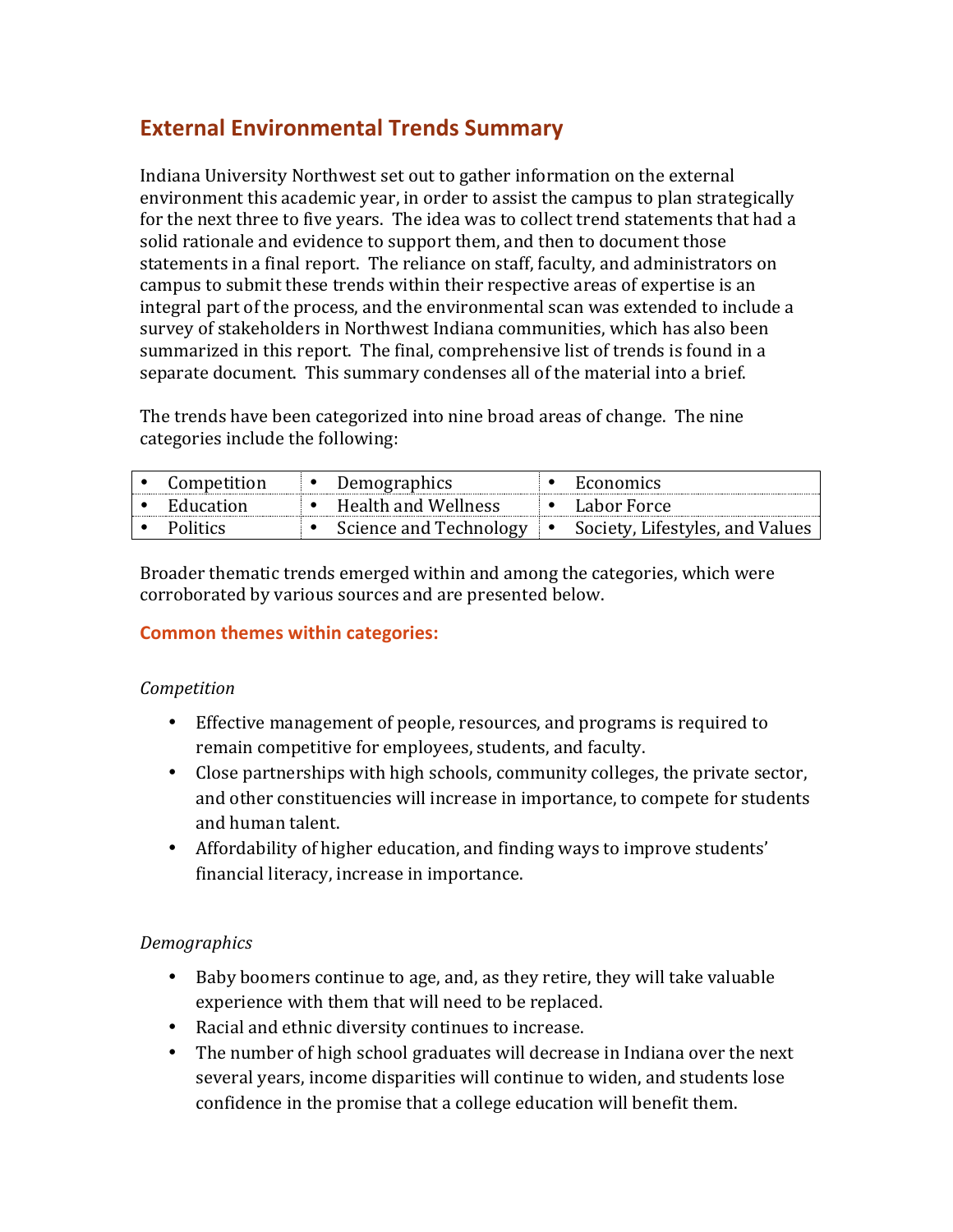## *Economics*

- Whiting refinery. • The energy sector will play a role in Indiana's economy in a number of ways, including biofuels, renewable energy, and the investment of BP in the
- The increasing demand in the areas of life sciences, pharmaceuticals, and health care creates a significant role for Indiana in the global marketplace.
- Slow economic recovery continues to put a strain on funding for K-12 and higher education. Higher education is still expected to increase "production" of degrees, to provide a trained workforce for tomorrow.

## *Education*

- There will be increased regulation, assessment, and reporting at all levels of education, to meet the demands for greater accountability.
- There will be decreased financial support for education, as state and federal tax revenues remain scarce.
- Education will continue to stretch existing resources in innovative ways, and find new sources of revenue from other sources.
- Greater numbers of poorly prepared students come to college, as the demand for more college graduates increases.

## *Health and Wellness*

- workers, and the demand will bring a change in how health care is managed. • The aging population will bring an increased demand for health care
- The cost of health care continues to rise, and the number of uninsured/underinsured continues to grow.

## *Labor Force*

- millions of workers from the labor force will create a gap in the skill levels of • The aging workforce: some may delay retirement, but the inevitable exit of employees.
- Demand for accountants and auditors is expected to increase at a faster than average rate, compared to the rest of the labor force. Other financial sector careers also continue to be in high demand.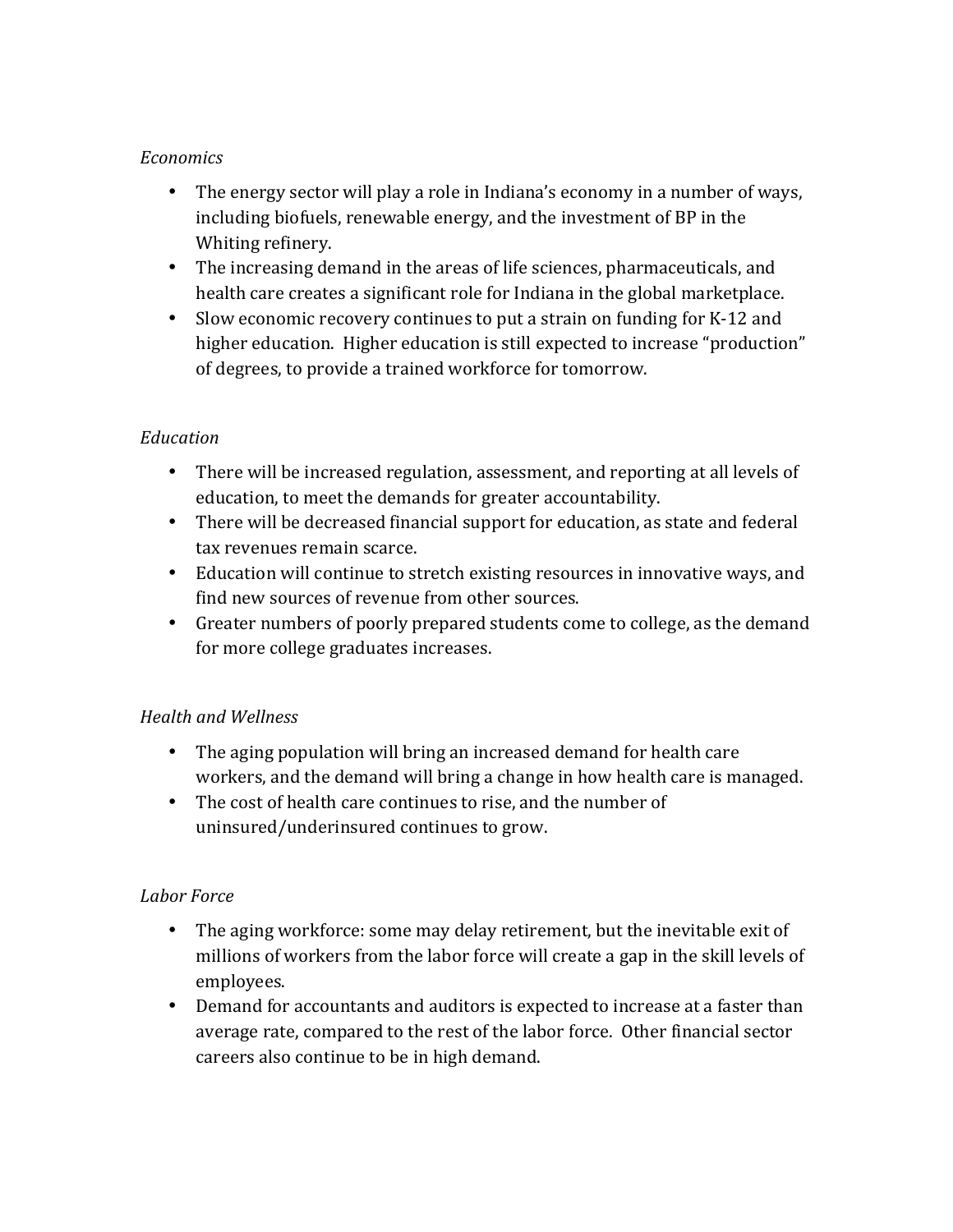- and too few will advance their education (e.g. Master's level) to meet the • The need for Registered Nurses will also grow at a faster than average rate, demands of health care.
- about 13 percent, but demand could be exacerbated by additional dynamics, • The growth of the teaching profession will increase at an average rate of like the aging workforce trend.

## *Politics*

- Increased accountability and planning mandates from federal, state, and accrediting authorities.
- Increased political pressure to keep higher education affordable amidst diminishing or shifting funding sources (*e.g.* Pell Grants).

## *Science and Technology*

- Improved computing technology and networking infrastructure will provide tools to improve learning and the delivery of education, as well as the capability to improve organization operations.
- Mobile computing technology will accelerate the speed of business, and change the way we conduct our daily lives.
- permeates more of our lives and work. • Cybercrime will become an increasing problem, as information technology

## *Society, Lifestyles, and Values*

- The idea of diversity among people continues to redefine itself, beyond traditional dimensions of race, gender, and socio-economic class, and with greater variance within those dimensions.
- How we relate to work, institutions, consumer markets, technology, and other people is in constant flux.

## **Common themes among categories:**

Accountability: Education and political trends describe a future of increased accountability, particularly if public funds are a source of revenue. *Affordability*: Competition, politics, demographics, economics, and education all had some reference to affordability of higher education. Affordability of highe education remains a key variable in degree attainment.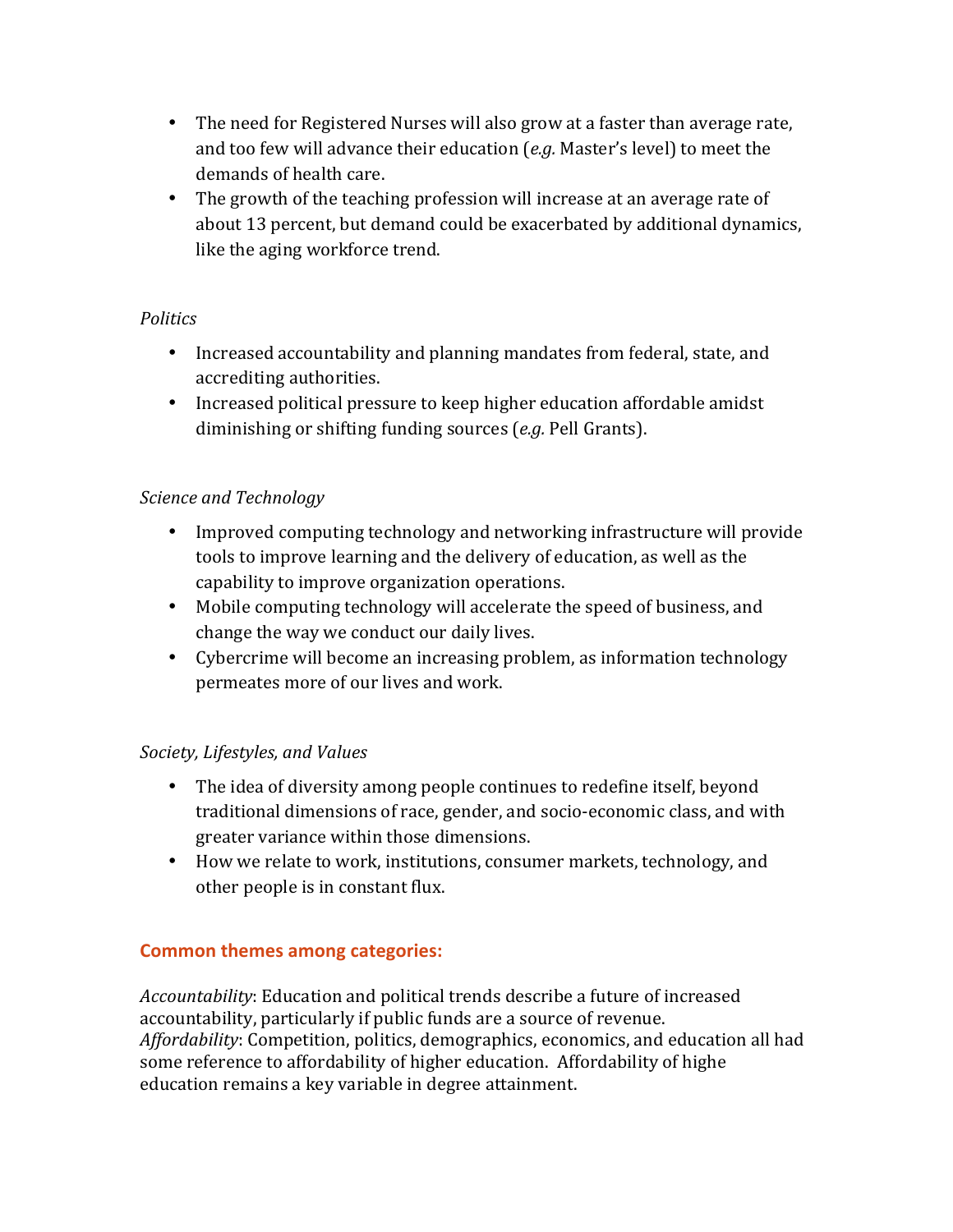Aging Population: A majority of the trend categories and the community survey all pointed to an aging population carrying a number of challenges with it, including the loss of experience and skills in the labor force.

 *Diversity*: A number of trends in a majority of the categories broadly defined diversity along multiple dimensions, including age, race/ethnicity, generations, spirituality, defining family, and socio-economic status.

*Jobs*: The community survey (summarized later) focused a great deal of attention on echoed the sentiment and spoke to a high demand for college degree production, job trends and the links to education. Trend statements in the environmental scan and, specifically, about the growth industries and "hot" jobs of the near future.

delivered using the latest technology, and how effectively does it educate unprepared students for the economy of tomorrow? *Student Learning*: Who has an opportunity to receive higher education, how it is

*Partnerships*: The competition category and a few other trends focused on opportunities to partner with various entities, to improve the financial viability of the institution, and increase the success of students – from recruitment to degree to career placement.

*Quality*: Many trends involve dynamics that have an impact on quality. Diminished resources and affordability of education create additional trends to increase efficiencies or cut costs. The increased demand for higher education from students, industries, and communities generates new trends of identifying and engaging new students who may never have considered attending college, and who bring financial and/or academic challenges. Amidst all the competing forces of change, including diminished resources, stakeholders expect an improvement in the quality of education.

## **Community Stakeholder Survey**

administered in November and December of 2010. Two letters (or e-mails) from IU are alumni of IU Northwest. There were 144 responses returned to IU Northwest. IU Northwest presents a synopsis of the Community Stakeholder Survey that was Northwest were sent to a list of about 3,000 community members, many of whom The following is an overview of those comments.

We asked the question, "What do you believe are the most important trends, or  **forces of change that will affect Indiana and the Northwest Indiana Region in the next three to five years?"** Primary concerns fell into a number of broad categories, and the comments we received from any one individual often spread into numerous thematic areas; therefore, percentages do not add up to 100 percent.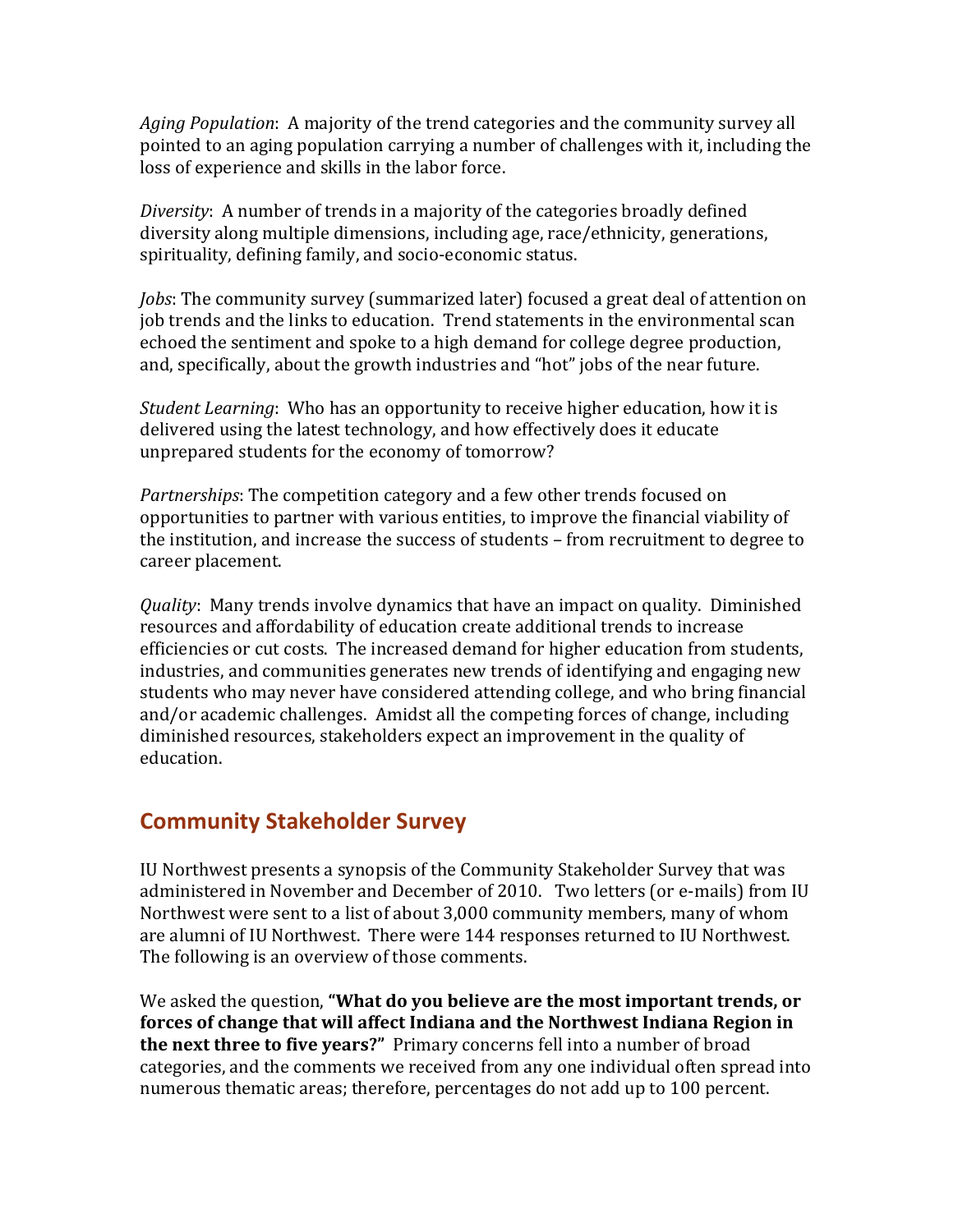| Theme of all or part of response   | <b>Number of respondents</b><br>mentioning theme | Percentage (%) |
|------------------------------------|--------------------------------------------------|----------------|
| Economy, Industry, and Jobs        | 88                                               | 61             |
| Education and Job Training/Skills  |                                                  | 42             |
| Society, Lifestyles, and Values    | 38                                               | 26             |
| Politics, Governance, and Planning | 36                                               | 25             |
| Demographics                       | 14                                               | 10             |

market that they pursue."

**"The job market will force** ininds of our stakeholders from the community, **change for many** *change for many* which is not at all surprising. Of the 144 *individuals and/or the respondents, eighty-eight people* (61 percent)<br>*market that they pursue."* ande reference to the economy and/or jobs. The The economy and jobs themes were most on the need for improved job prospects dominated (over

half) the economic comments, which included a need for retraining, bringing in new small business and new industries to spur job growth, and the prospect of new technologies and industries to revitalize manufacturing.

Education was next on the minds of those who responded. Sixty-one (61) people made comments about how retraining and education remained a key trend towards partnership for the IU School of Medicine-Northwest Center. revitalization of Northwest Indiana, and over half of those comments made an explicit link between education and the economy. When people brought up education or higher education, IU Northwest was mentioned twenty (20) times. Mention of IU Northwest included reference to developing a teaching hospital

Society, lifestyles, and values constitute yet another broad<br>area of trends that bring together quality of life issues in the *"I fear a hardening of* **barriers between races, b**arriers between races, **Northwest** Indiana region. Twenty-six (26) percent of the Many times, perhaps because IU Northwest is located there, respondents made some reference to these issues. The top<br>three sub-themes include urban decay, racism, and crime.<br>Many times, perhaps because III Northwest is located there<br>**in the region.**" Gary was mentioned prominently in these comments. Other

areas of concern in this category that received mention were the decline in the arts, health care, and environmental quality.

Politics, governance, and planning are seen as **"The development of a** Politics, governance, and planning are seen as **comprehensive strategic** important areas of change as well. This was an **vision for our region and** area in which the City of Gary received some *a plan to implement it."* specific mention as well. Of all the respondents, a quarter of them mentioned trends involving the

politics, governance, and planning in the region. Although the social issues were quite divergent within the sub-themes, political trends focused on regional governance/leadership, and taxes. Most of the other comments were tangential to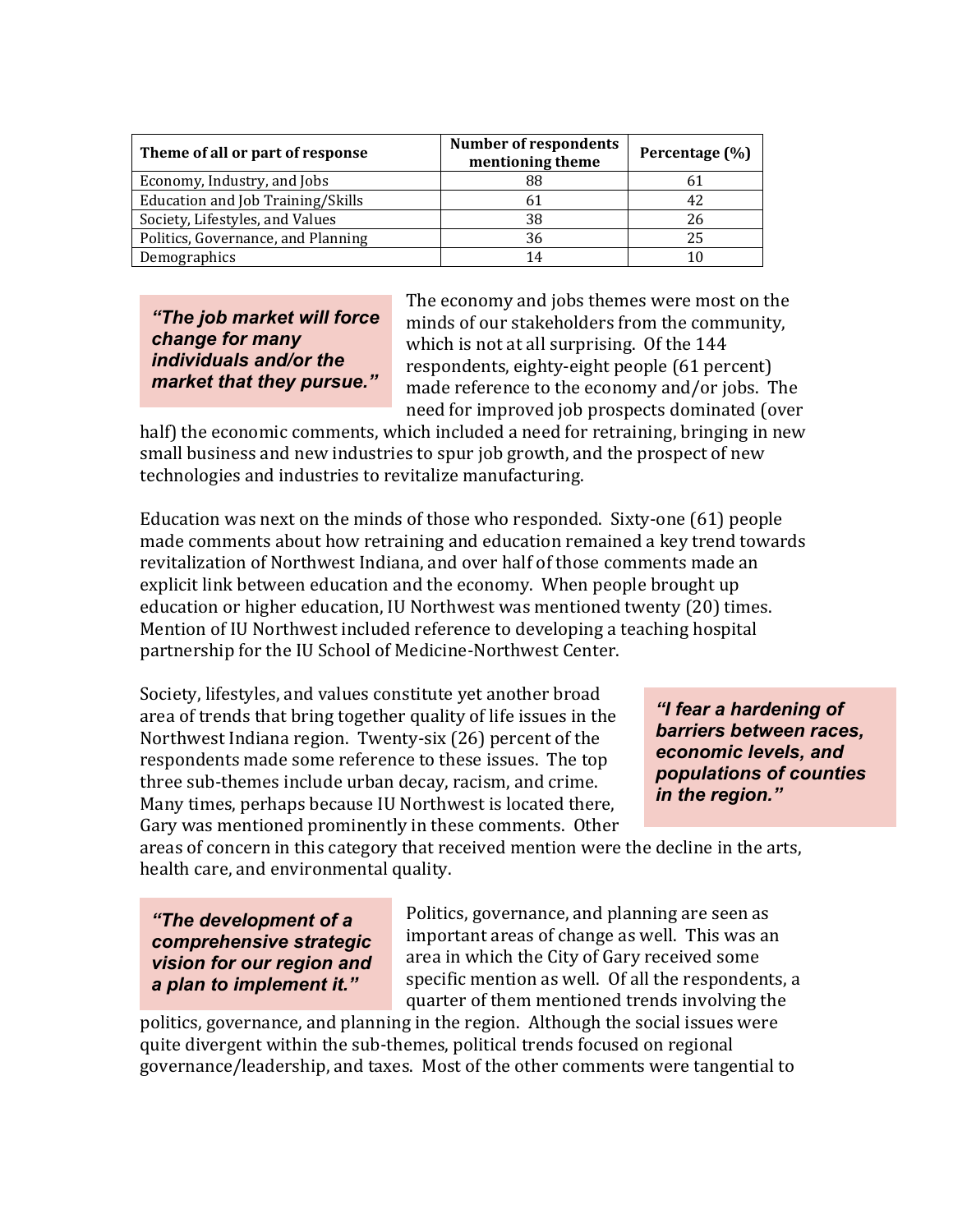those trends, and there was a significant call for unity and cooperation among communities, to enable regional planning initiatives to continue and succeed.

although only about ten percent of the participants *workforce to replace the* mentioned a demographic shift they see happening **retiring baby boomers in the** aging workforce, which will eventually have to be Demographic trends rounded out the five broad categories discussed by our community respondents, **"We do not have a trained**"<br>although only about ten percent of the participants *workforce to replace the* over the next three to five years. There was<br>recognition of the fact that Northwest Indiana has an **businesses.**" recognition of the fact that Northwest Indiana has an

replaced. Mobile populations and an increasingly diverse region were also discussed, and are supported by U.S. Census evidence.

unite the diverse people and communities of Northwest Indiana, to build a The characterization of the community response overall recognizes that Northwest Indiana faces significant challenges that need the attention of everyone living here. Jobs dominated the conversation, but the other unifying theme is the challenge to successful future for the region.

## **Next Steps**

between economic prosperity and education, both recognize the relationship in detail. A context has been set to begin answering the follow-up questions to inform The trends and responses from the community demonstrate a significant amount of overlap, despite differing perspectives. Particularly when it comes to the links IU Northwest in its strategic planning. What implications do these possible futures have for our communities? What implications do these possible futures have for Indiana University Northwest?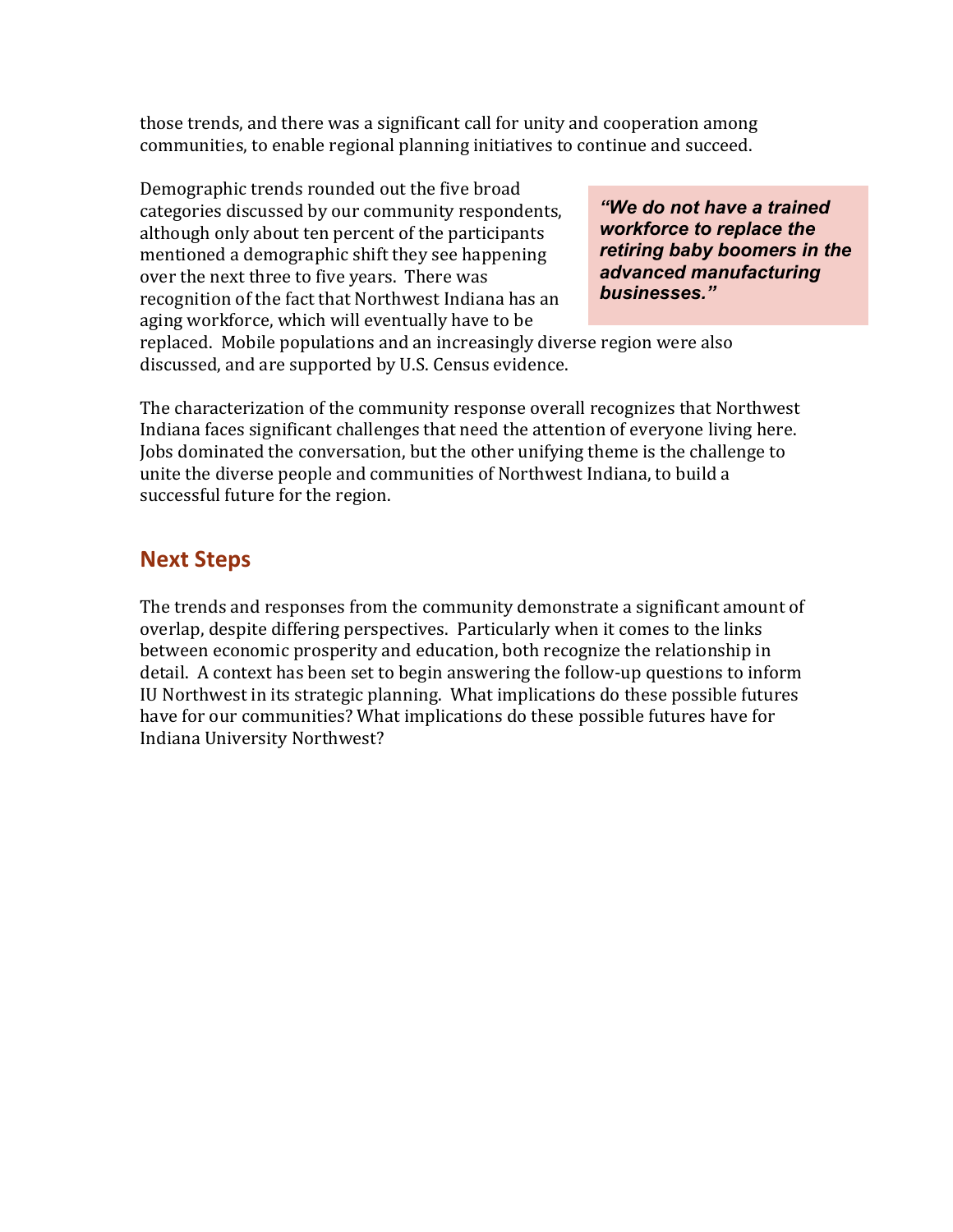## **Appendix**

Below is a list of the new trends submitted from faculty and staff at IU Northwest. The trends have been incorporated into the larger report, but they are presented in this summary for your consideration.

## **Population**

#### **Competition 0 (IUN): Diversity Management**

 Adequate market share of diverse students and employee talents may be lost to more effective planning and management by competitors.

#### **Demographic 01 (IUN): Strength of the Workforce**

Over the next 25 years or so, as better educated individuals leave the workforce they will be replaced by those who, on average, have lower levels of education and skill.

"The strength of America is in the population that' closest to retirement." Patrick Callan, President of the National Center for Public policy and Higher Education.

#### **Demographic 02 (IUN): Geographic Shifts Locally**

The most recent census data indicate the population in the Northwest Indiana Region is shifting away from the urban centers.

#### **Demographic 06 (IUN): Racial/Ethnic Diversity in Indiana**

Indiana expects to see an increase in racial/ethnic diversity. Racial underrepresented groups in Indiana are projected to grow from 11.6 percent of Indiana's population in 2005 to 14.4 percent of the population in 2030. Hispanic ethnicities are expected to grow from 4.5 percent of Indiana's population to 8.1 percent of the population by 2030.

#### **Economy**

#### **Economic 01 (IUN): Sustainable Industries**

 As the focus moves from the individual focus of the Reformer Generation to the collective an business/organization should be to create shared value by supporting its supply chain to create a sustainable industry. focus of the Civic Generation, new theories are emerging which state the purpose/goal of

#### **Economic 02 (IUN): Degree Production**

The number of adults with college degrees in Indiana needs to increase to remain globally competitive.

#### **Economic 03 (IUN): BP Whiting Refinery Expansion**

The \$3.8 billion BP Whiting Modernization Project will increase the refinery's capacity to process Canadian heavy crude by 260,000 b/d and increase the facility' gasoline and diesel production by 4.7 billion gallons per year, which is approximately 15% of the current annual output.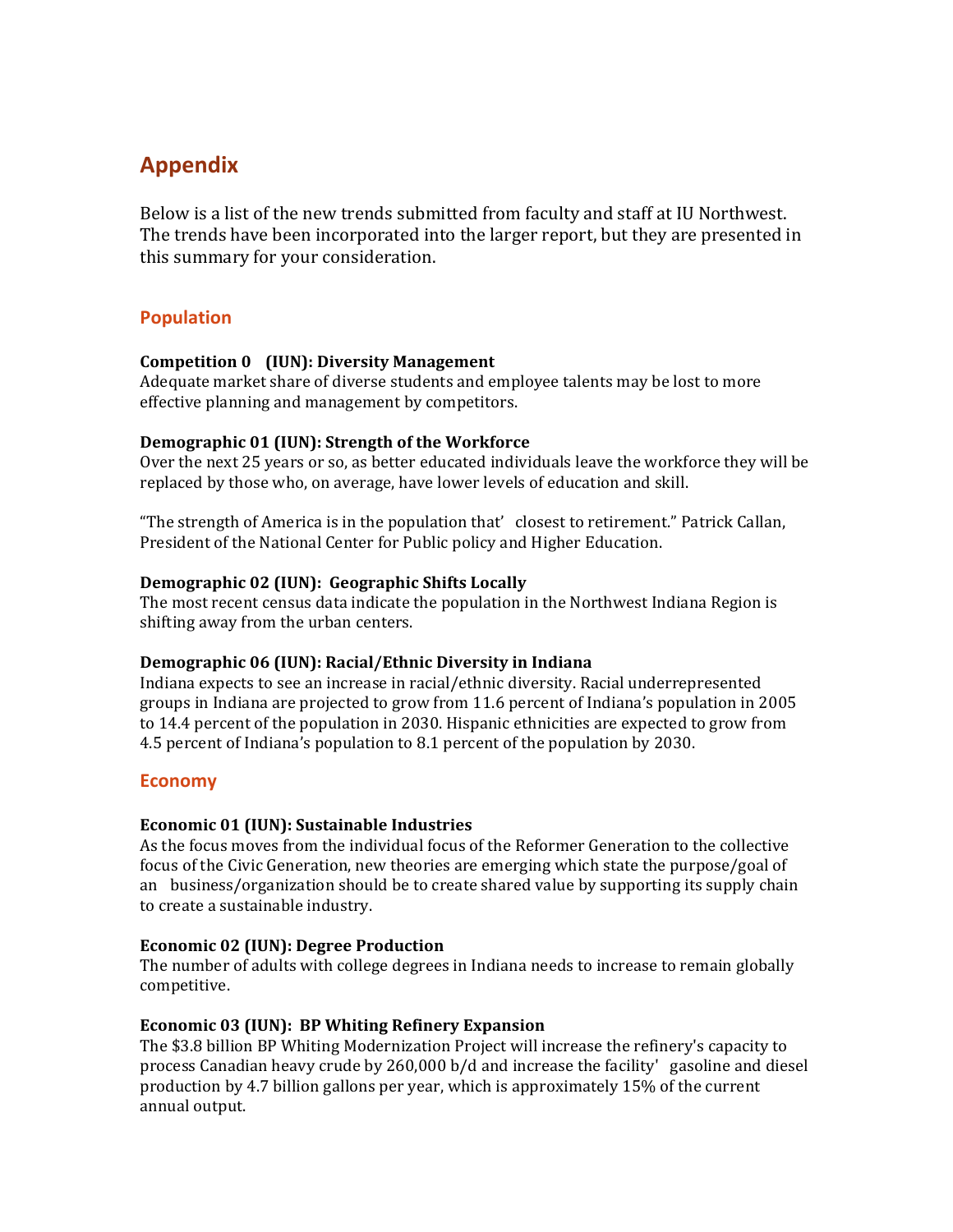### **Education**

#### **Education 01 (IUN): Nursing Faculty**

 Nurse faculty workforce nears retirement, and continued inequities in faculty salary in nursing.

#### **Education 02 (IUN): Online Courses**

Shift to on-line courses to meet student demand for flexible scheduling of courses to fit their busy lives.

#### **Healthcare**

#### **Health and Wellness 01 (IUN): Health Education Growth**

Baby boomer aging will require more care and more practitioners of this age will be retiring. Shortages of all health care personnel are predicted; up to 30 percent increase in capacity of universities to produce doctors and nurses are being projected as necessary.

#### **Health and Wellness 02 (IUN): Uninsured**

 Numbers of uninsured/underinsured continue to rise due to not only unemployment but also the cost of health care.

#### **Workforce**

#### **Labor Force 01 (IUN): Delaying Retirement**

 Older Workers remain or return to workforce.

#### **Labor Force 02 (IUN): Business Jobs**

The 50 best careers of 2011 include accountant, financial adviser, financial analyst, sales manager and training specialist and actuary. Employment of accountants and auditors is expected to grow by 22 percent between 2008 and 2018, which is much faster than the average for all occupations.

#### **Labor Force 03 (IUN): Healthcare**

 Nine of the top 20 fastest growing occupations are in the health care industry between 2008-2018, and the demand for registered nurses is expected to increase 22 percent in that same time period.

#### **Labor Force 04 (IUN): Teachers**

 Employment of kindergarten, elementary, middle, and secondary school teachers is expected to grow by 13 percent between 2008 and 2018, which is about as fast as the average for all occupations.

#### **Labor Force 05 (IUN): Degrees in Nursing**

 There are currently too few nurses choosing to advance their education.

#### **Labor Force 06 (IUN): Demand for Healthcare Record-Keeping**

There is an estimated need for 30,000 more Medical Records and Health Information Technicians by 2016.